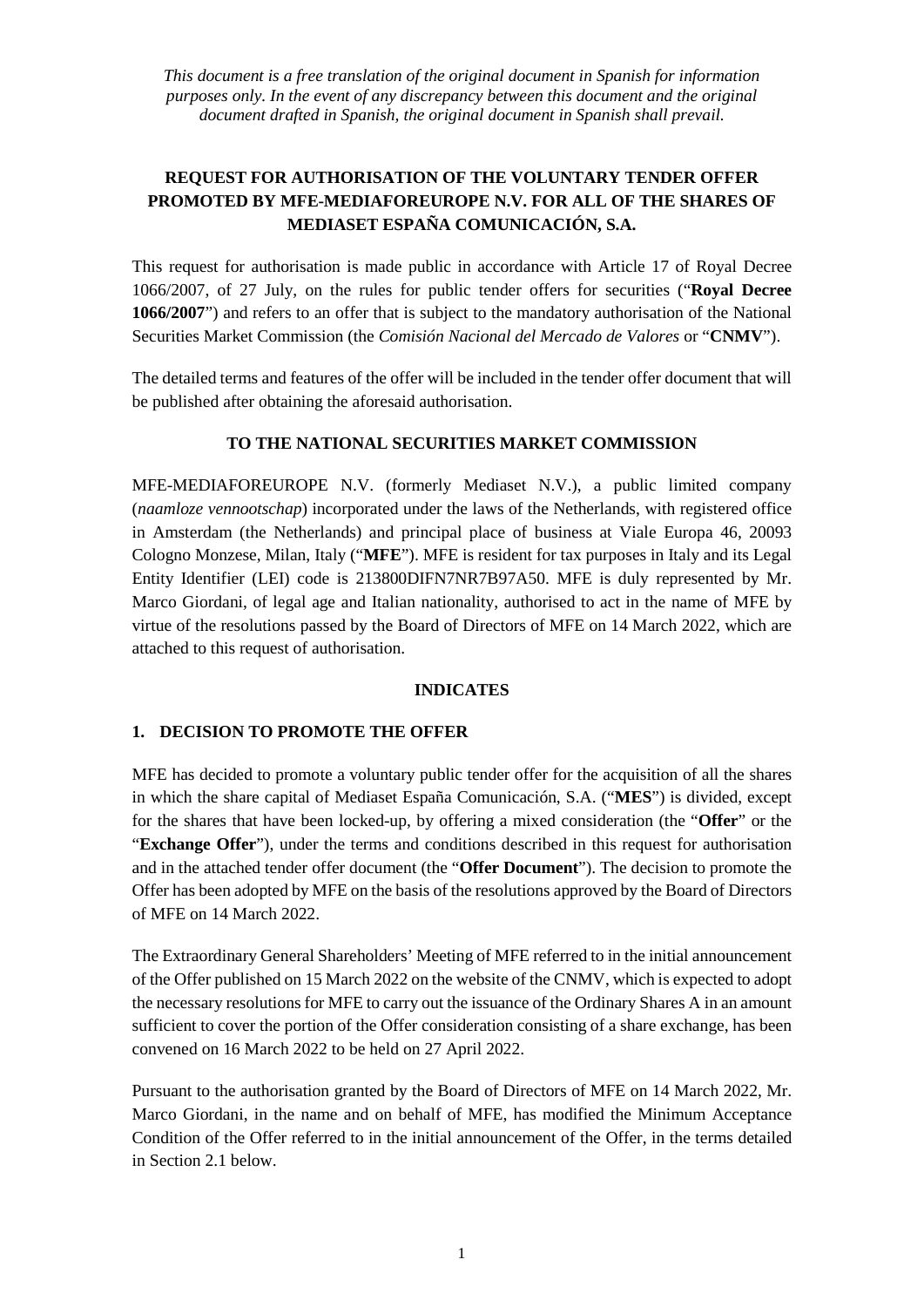## **2. MAIN TERMS OF THE OFFER**

On 15 March 2022, MFE filed the initial announcement of the Offer with the CNMV, which was published as an inside information notice (*comunicación de información privilegiada*) number 1,364 on the same date, in accordance with Article 17 of Regulation (EU) No. 596/2014 of the European Parliament and of the Council of 16 April 2014 on market abuse (market abuse regulation), Article 226 of the consolidated text of the Securities Market Act, approved by Royal Legislative Decree 4/2015, of October 23 (the "**Spanish Securities Market Act**"), Article 16 of Royal Decree 1066/2007 and Rule One of the Circular 8/2008, of 10 December, of the CNMV (the "**Initial Announcement**").

MFE confirms the information and terms of the Offer included in the Initial Announcement and states that the essential variations with respect to the information contained therein are as follows:

## **2.1. OFFER CONDITIONS**

The Initial Announcement indicated that the effectiveness of the Offer was conditional upon its acceptance by shareholders holding shares in MES representing, in aggregate, more than 90% of the voting rights to which the Offer is effectively addressed, this is 39.88% of the total voting rights, other than those voting rights already held by MFE in MES.

MFE has decided to reduce the threshold of the aforementioned minimum acceptance condition to 66.15%, so that the Offer is conditional on the irrevocable acceptance by such number of MES shareholders which would enable MFE to achieve a minimum stake of 85% of the share capital of MES instead of 95.6% of the condition of the Initial Announcement. This means that the effectiveness of the Offer is subject to the acceptance by at least 91,788,505 MES shares (66.15% of the shares to which the Offer is effectively addressed), representing approximately 29.31% of the share capital of MES, which together with the 55.69% already held by MFE, enables MFE to achieve the aforementioned minimum 85% stake in the share capital of MES (the "**Minimum Acceptance Condition**").

The impact of such improvement of the Minimum Acceptance Condition on the Offer and its purpose are described in the Offer Document.

# **2.2.INTENTIONS REGARDING LISTING**

With regards to the Ordinary Shares A to be issued by MFE to cover the portion of the Offer consideration consisting of a share exchange, in addition to their admission to trading on Euronext Milan, MFE contemplates their admission to trading on the Madrid, Barcelona, Bilbao and Valencia Stock Exchanges in the circumstances detailed below.

The Minimum Acceptance Condition by itself does not allow the fulfilment of the requirements provided for in Article 136 of the Securities Market Act and Article 47 of Royal Decree 1066/2007 in order for MFE to exercise the squeeze-out right over the shares of the remaining shareholders of MES. Notwithstanding the foregoing, if as a result of the Offer, such requirements are fulfilled, MFE intends to exercise the squeeze-out right, which would entail the delisting of all MES shares from the Spanish Stock Exchanges. In this case, MFE will request the admission to listing of all the outstanding Ordinary Shares A of MFE on the Madrid, Barcelona, Bilbao and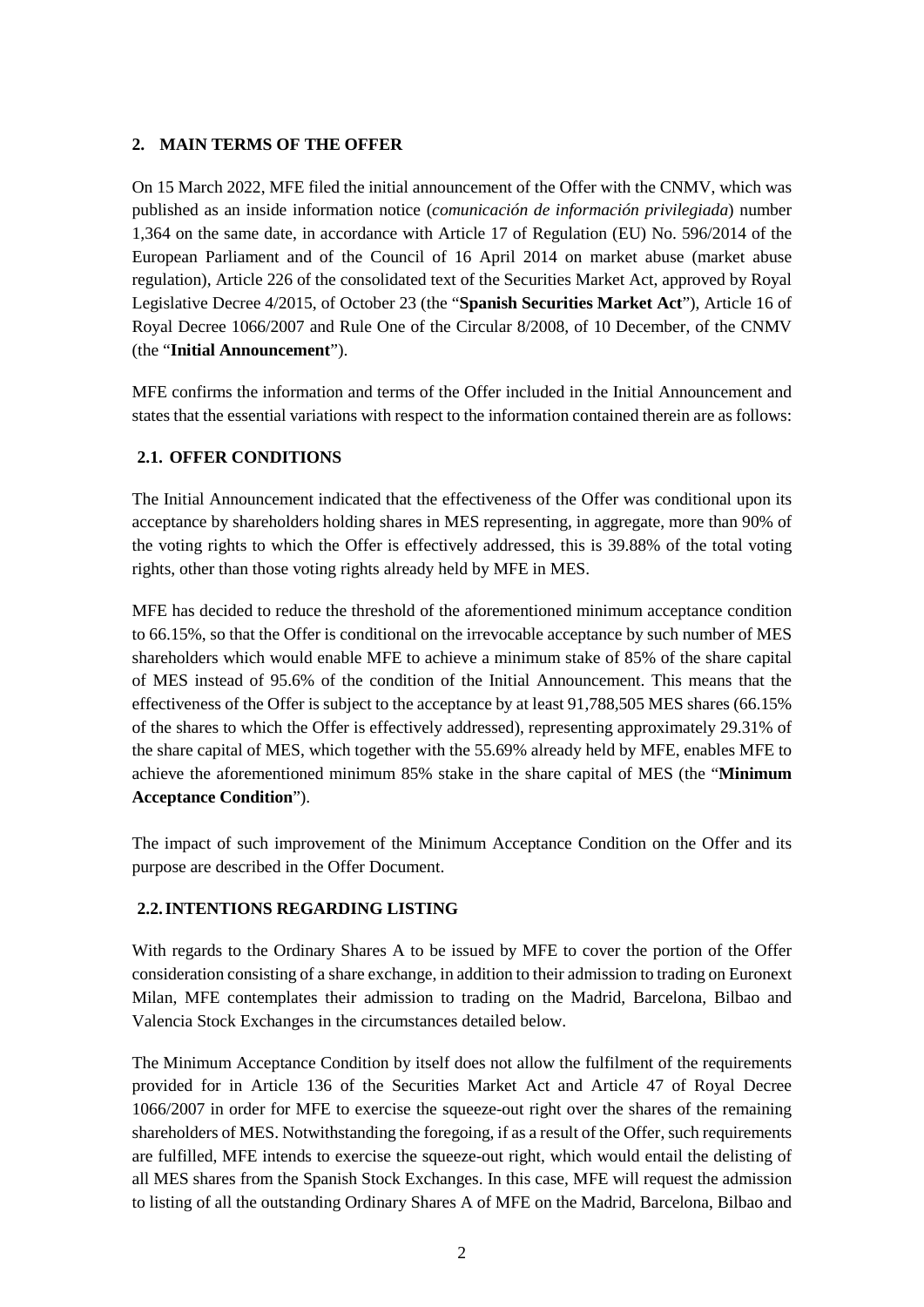Valencia Stock Exchange Markets as soon as possible within a maximum period of three months since the date of the squeeze-out transaction.

The shares of MES will continue to be listed on the Madrid, Barcelona, Bilbao and Valencia Stock Exchange Markets in the event that the aforementioned requirements to exercise the squeeze-out right are not fulfilled.

Notwithstanding the foregoing, if MFE decides to carry out an intra community cross border merger transaction whereby MES would be absorbed by MFE and MES shareholders would receive Ordinary Shares A of MFE listed on Euronext Milan, MFE would request the admission to listing of all the outstanding Ordinary Shares A of MFE on the Madrid, Barcelona, Bilbao and Valencia Stock Exchange Markets, so that the merger would not entail the prior launch of a delisting offer. The decision to carry out such merger may be taken not earlier than until at least a 6-month period since the settlement of the Offer has elapsed.

MFE has not contemplated to launch a delisting tender offer. In the event that MFE or MES were to promote the delisting of MES shares, the consideration shall be fully in cash and shall be justified by means of a valuation report applying the criteria foreseen in Article 10 of Royal Decree 1066/2007.

# **3. GUARANTEES OF THE OFFER**

In accordance with Article 15 of Royal Decree 1066/2007, in order to guarantee (i) the payment of the cash portion of the offer consideration; and (ii) the payment in cash of the odd lots that may result from the acceptance of the Offer, MFE has filed with the CNMV, together with this request for authorisation, five bank guarantees (*avales bancarios*) for an aggregate amount of EUR 258,300,000:

| <b>Aval issuing banks</b>                 | <b>Amount (EUR)</b> |
|-------------------------------------------|---------------------|
| UniCredit S.p.A.                          | 51,660,000          |
| Banco BPM S.p.A.                          | 51,660,000          |
| BNP Paribas S.A., Sucursal en Italia      | 51,660,000          |
| Intesa Sanpaolo S.p.A, Sucursal en España | 51,660,000          |
| CaixaBank, S.A.                           | 51,660,000          |
| <b>Total</b>                              | 258,300,000         |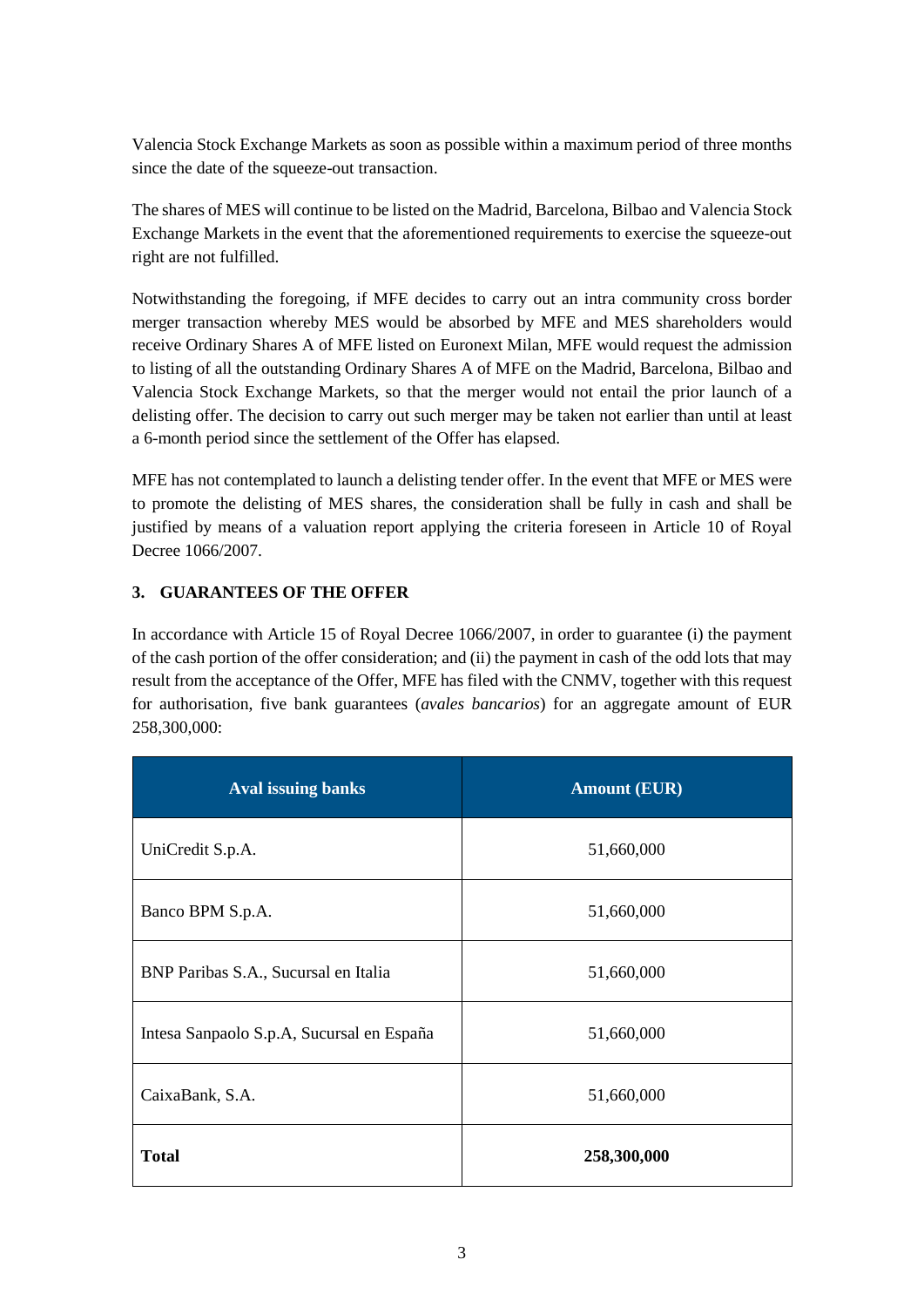With respect to the portion of the Offer consideration consisting of a share exchange, the Extraordinary General Shareholders' Meeting of MFE that should approve the amendment of the articles of association of MFE in order to reflect the necessary increase of the authorised share capital of MFE has been convened to be held on 27 April 2022.

The directors of MFE have acted and will continue to act in a manner not inconsistent with the decision to launch the Exchange Offer passed by the Board of Directors of MFE on 14 March 2022.

# **4. DOCUMENTS ATTACCHED TO THIS REQUEST**

For the purposes of Article 17.1 of Royal Decree 1066/2007, the following documents are attached to this request:

- (i) A duly signed copy of the Offer Document;
- (ii) Resolutions passed by the Board of Directors of MFE-MEDIAFOREUROPE N.V. for launching the Offer, together with its sworn translation into Spanish;
- (iii) Articles of association of MFE-MEDIAFOREUROPE N.V. and certificate issued by the Dutch Commercial Registry on the incorporation and existence of MFE-MEDIAFOREUROPE N.V., together with their sworn translations into Spanish;
- (iv) Treasury shares transactions of Mediaset España Comunicación, S.A. during the 12 months prior to the announcement of the Offer and up to the date of the Offer Document;
- (v) Consolidated and individual financial statements as of 31 December 2020 of Mediaset S.p.A., together with their sworn translations into Spanish;
- (vi) Interim consolidated financial statements of Mediaset N.V. as of 30 September 2021, together with their sworn translation into Spanish;
- (vii) Consolidated and individual financial statements as of 31 December 2020 of Fininvest S.p.A., together with their sworn translations into Spanish;
- (viii) Certificates evidencing the lock-up of the shares held by MFE-MEDIAFOREUROPE N.V. in Mediaset España Comunicación, S.A.;
- (ix) Certificate evidencing that the treasury shares held by Mediaset España Comunicación, S.A. have been locked-up;
- (x) Letters from MFE-MEDIAFOREUROPE N.V. and Mediaset España Comunicación, S.A. undertaking not to pledge their shares in Mediaset España Comunicación, S.A.;
- (xi) Certificate issued by Borsa Italiana S.p.A. on the weighted average trading price of the Ordinary Shares A of MFE-MEDIAFOREUROPE N.V. in the three months preceding the initial announcement of the Offer;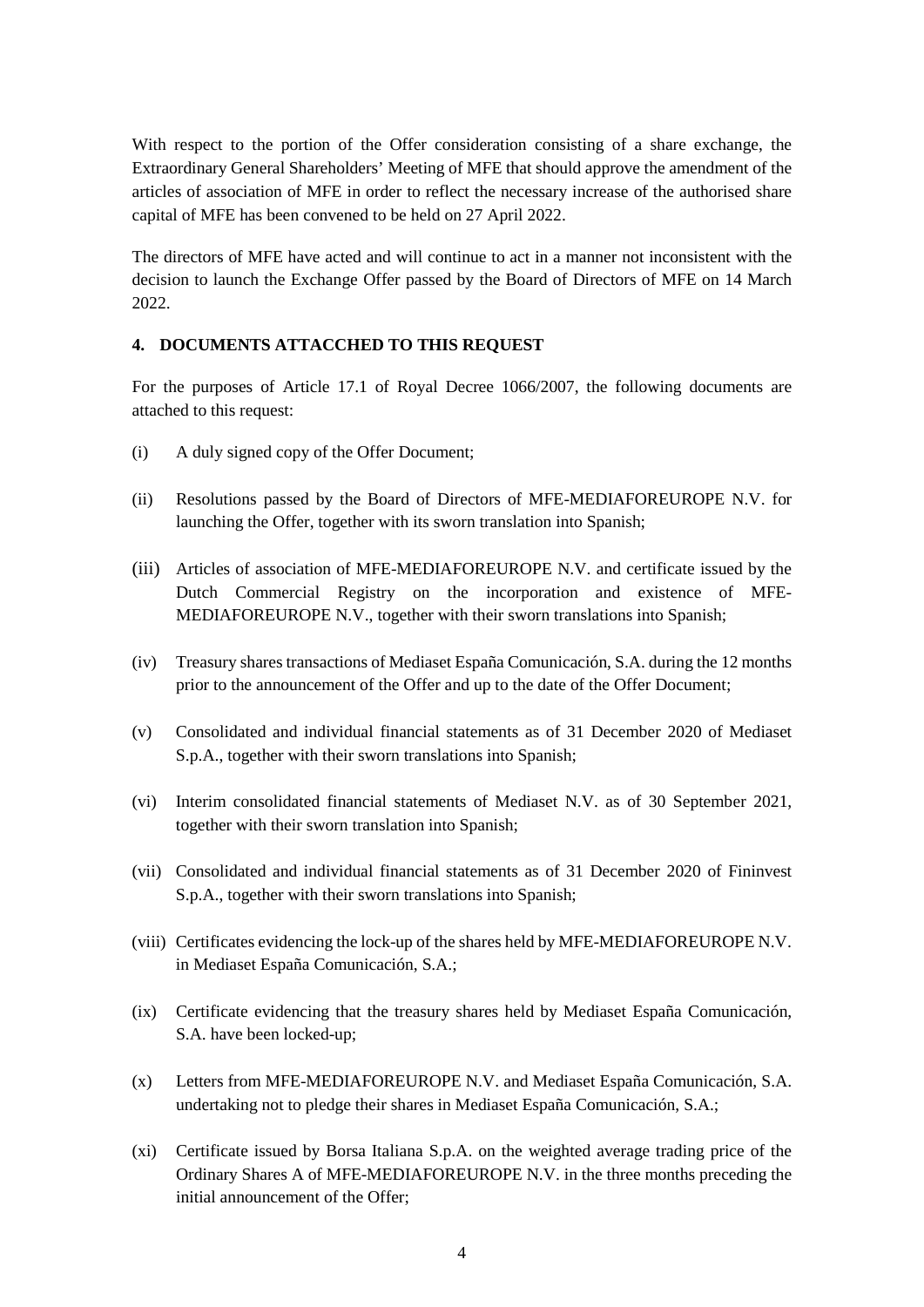- (xii) Bank guarantees (*avales bancarios*);
- (xiii) Model announcement to be published by MFE-MEDIAFOREUROPE, N.V pursuant to Article 22 of Royal Decree 1066/2007;
- (xiv) Letter from MFE-MEDIAFOREUROPE N.V. in connection with the publicity of the Offer; and
- (xv) Letters of acceptance from CaixaBank, S.A. and Intesa Sanpaolo S.p.A. as settlement agents acting on behalf of MFE-MEDIAFOREUROPE N.V. for the acceptance and settlement of the Offer and as agent entities of the Offer;

#### **5. NOTIFICATIONS**

MFE selects the following address for the notices relating to this document and the corresponding file with the CNMV:

#### **Pérez-Llorca Abogados, S.L.P.**

Att. Mr. Javier Carvajal García-Valdecasas / Mr. Javier Gómez de Miguel

Paseo de la Castellana, 259 A

28046 Madrid

Tel.: +34 91 436 04 20

Fax: +34 91 436 04 30

Email: [jcarvajal@perezllorca.com](mailto:jcarvajal@perezllorca.com) or [jgomez@perezllorca.com](mailto:jgomez@perezllorca.com)